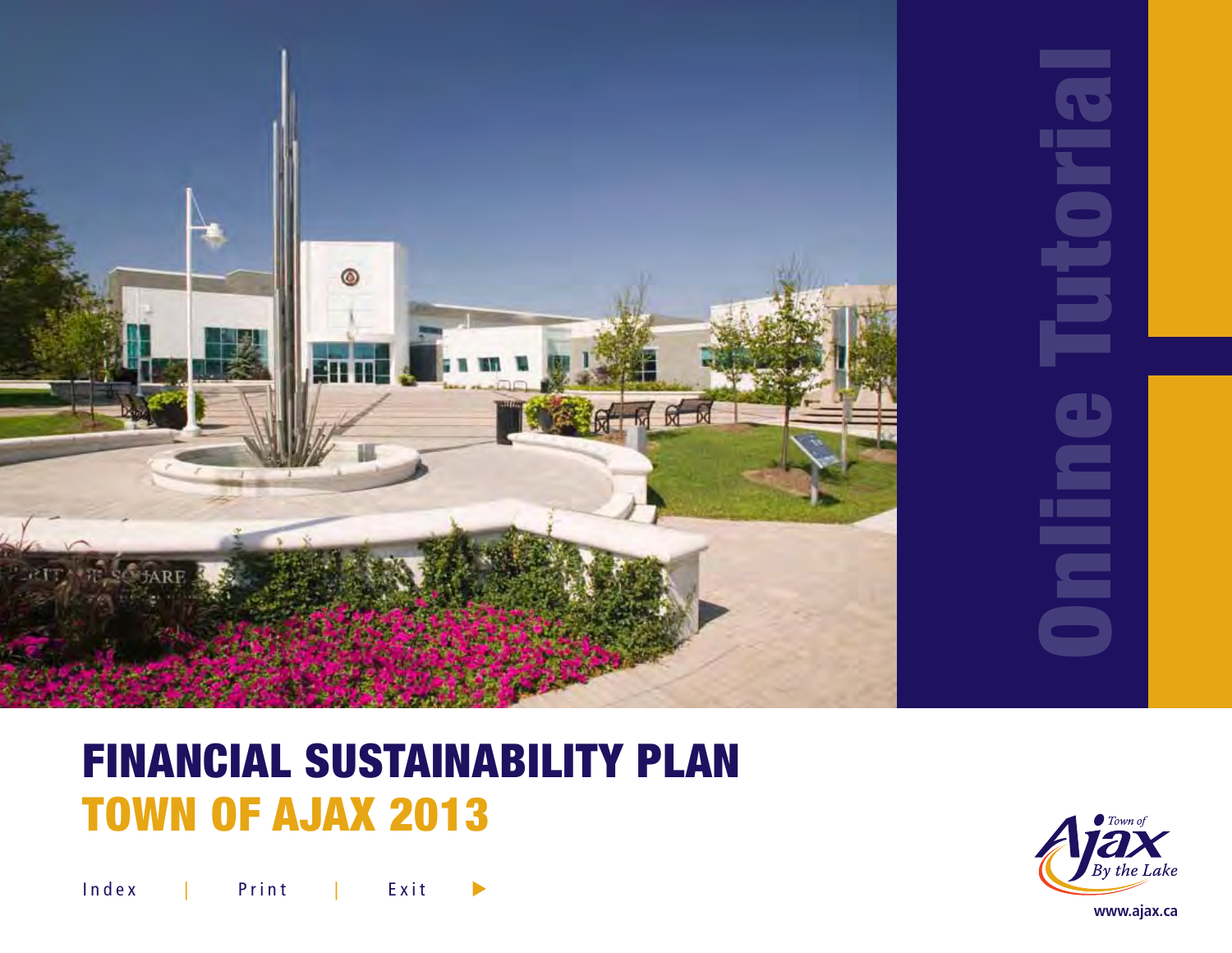## WELCOME MESSAGE

In June 2013, Council approved a Financial Sustainability Plan (FSP), the most comprehensive update to strategic financial planning ever undertaken by the Town. The financial policies and practices adopted by current and past Councils, formed the foundation for the development of the new Plan. The Plan represents current municipal best practices, as well as "Made in Ajax" policies that reflect our specific and unique challenges/opportunities.

The Plan will serve Council and residents well into the future, with the Town's short and long term financial strength and sustainability being the primary objectives. The Plan will be constantly monitored for effectiveness, in particular as the financial, economic, political and legislative environments change.

We hope this information package will give you a better understanding of the Town's new plan. If you have any questions or would like further information, please email finance@ajax.ca

Ajax Council – 2011-2014



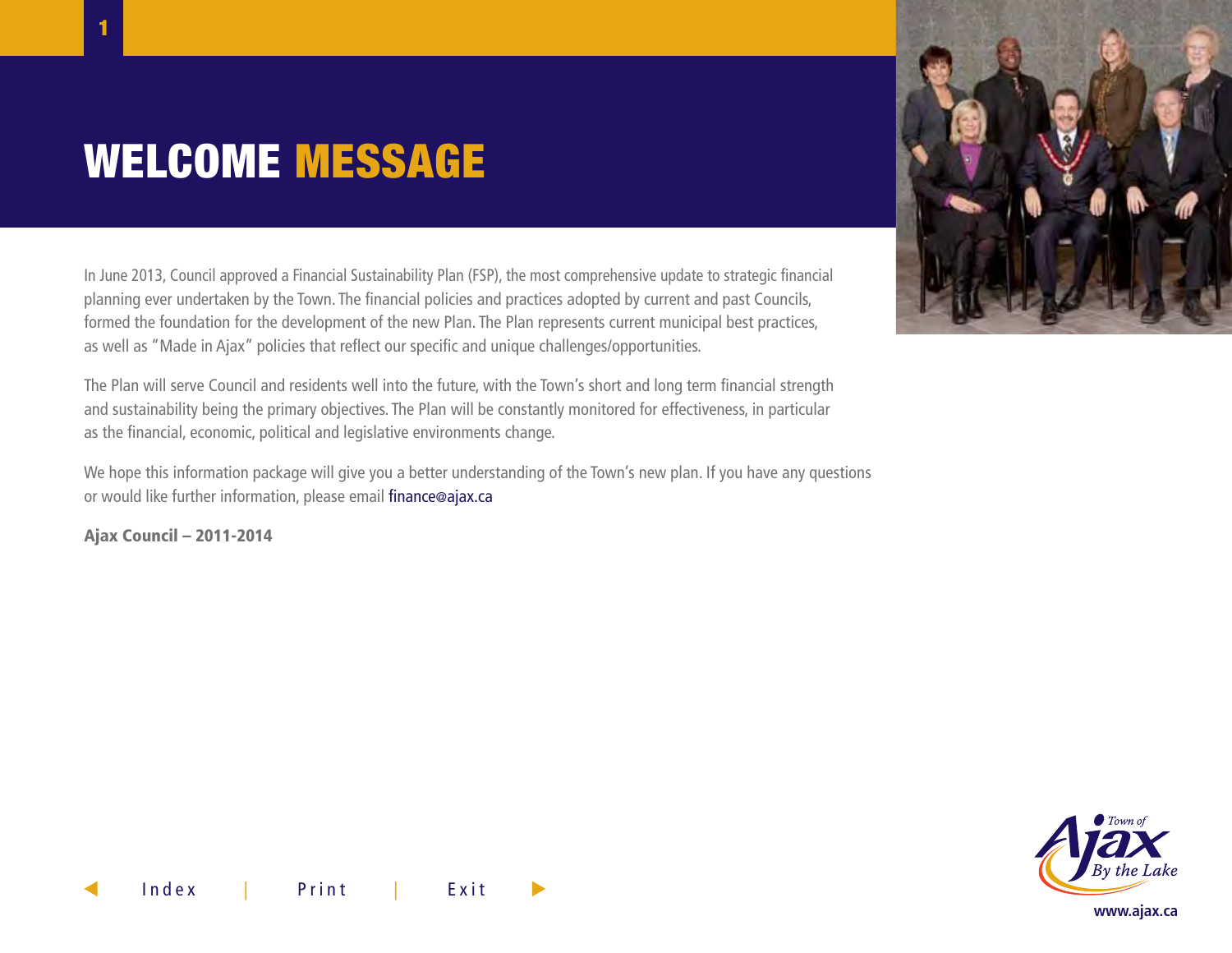# MESSAGES FROM MAYOR AND DIRECTOR OF FINANCE

"I am proud that Council unanimously approved the Financial Sustainability Plan, the most comprehensive financial planning document ever implemented by the Town. Economic, environmental, social and cultural sustainability can only be a long term reality if it is securely based on a community's financial sustainability. The plan will benefit not only today's residents and businesses, but also future generations."

#### Mayor Steve Parish

"Presently the Town is very financially sound, with a strong, growing reserve base and low debt levels. The Financial Sustainability Plan builds upon existing strategic financial planning and will ensure the Town's financial sustainability well into the future."

Rob Ford, CMA, AMCT Director of Finance/Treasurer



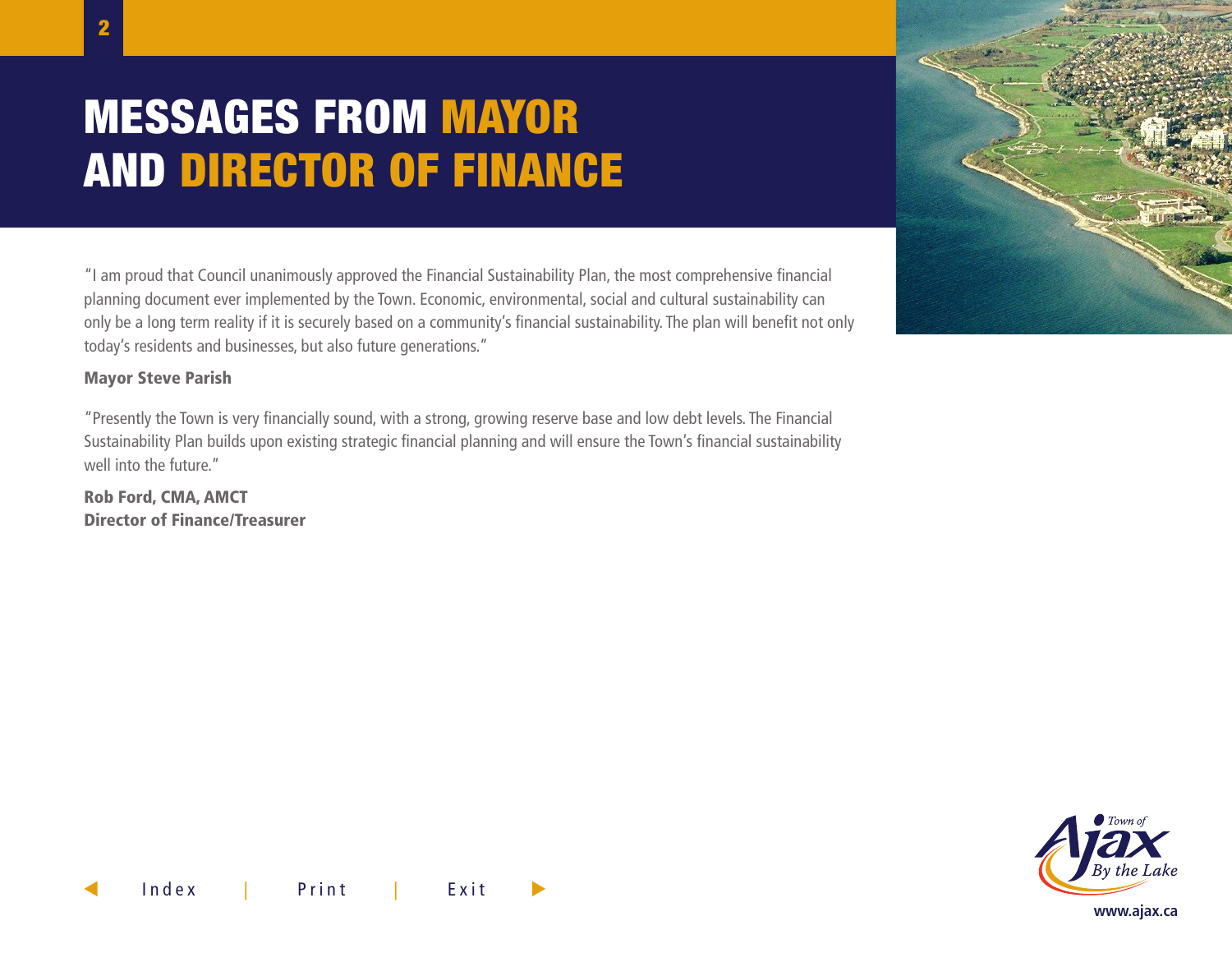## GOALS AND PRINCIPLES OF THE PLAN

- Align with the objectives and strategies contained within the Community Action Plan
	- Ensure tax rates remain reasonable and competitive
	- Rebuild and further strengthen financial reserves
- Enhance the Town's short and long term financial strength and sustainability
- Provide a comprehensive framework to guide and assist priority setting and decision making by Council
- Protect and maintain the Town's infrastructure and other capital assets
- Maintain programs and services at their desired levels
- Provide the financial flexibility necessary to leverage future opportunities
- Minimize financial vulnerability during economic downturns
- Maintain a reasonable sharing of the tax burden between current and future taxpayers



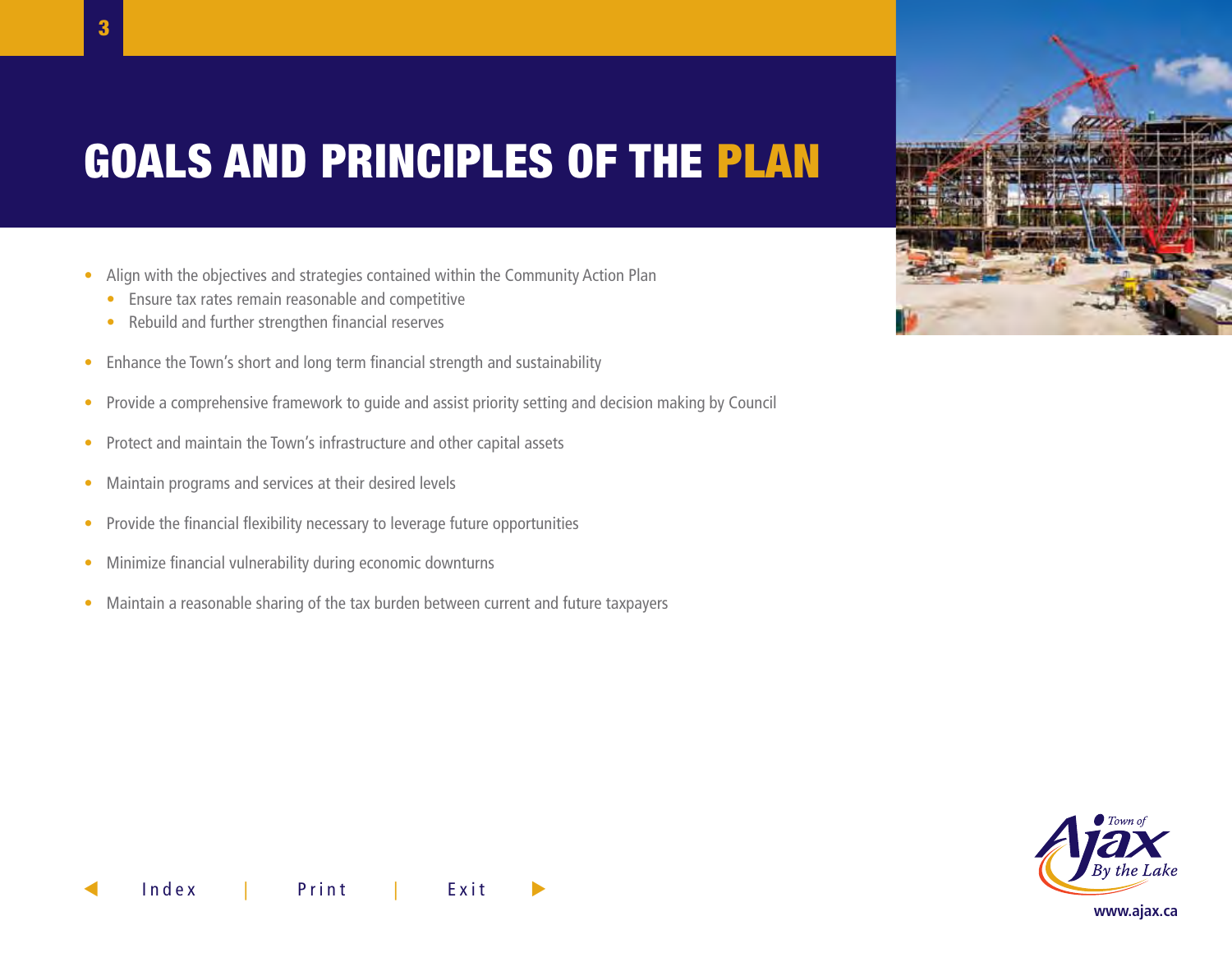## FSP FOCUSES ON 3 KEY AREAS

The FSP was a comprehensive review of the Town's entire financial planning activities and processes, with an ultimate focus on three key areas:

- 1 Discretionary Reserves Funds set aside by Council for specific purposes
- **2 Long Term Debt** Money borrowed to partially pay for the construction of new buildings and the expansion/repurposing of existing buildings
- 3 Capital Project Funding Funds for the construction of new and the maintenance of existing capital infrastructure





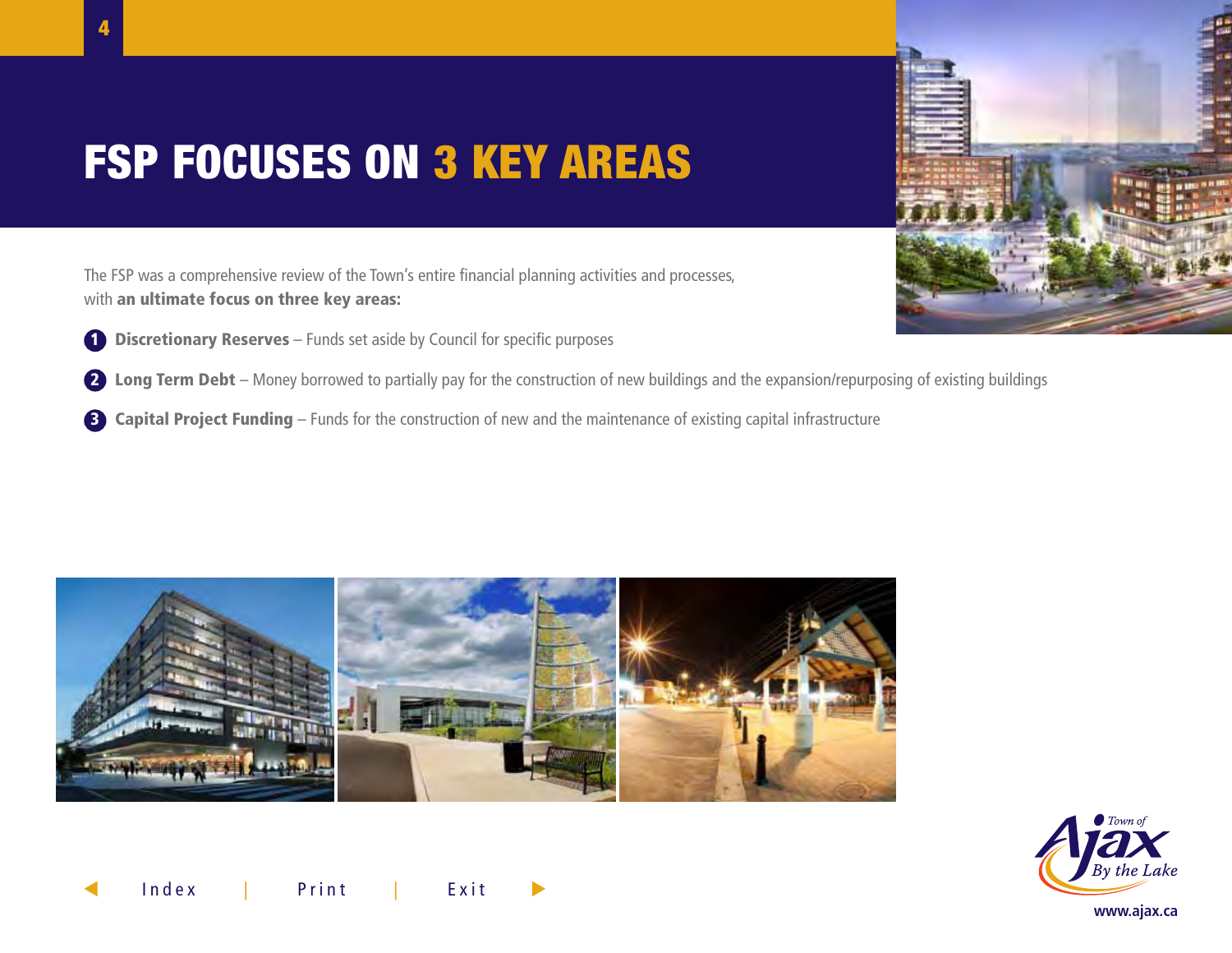# THE PLAN INTRODUCED THE FOLLOWING 5 NEW COUNCIL APPROVED POLICIES

## **1** FINANCIAL SUSTAINABILITY PLAN

• An overview that identifies the plan's Goals & Objectives, the policies that support the plan and the other financial planning tools used by the Town

### **2** DISCRETIONARY RESERVE ADMINISTRATION

• Outlines the processes for allocating interest to reserves, increasing and approving the annual budget allocations to reserves and the distribution of any operating budget surplus to reserves

### **3** DISCRETIONARY STABILIZATION RESERVES

• Specifies the allowable uses for the Stabilization and Election Reserves. Sets the balance of the Stabilization Reserve at 5% of the Town's Net Revenues

### **DISCRETIONARY CAPITAL RESERVES**

• For the eleven capital reserves, identifies their revenue sources and use in the Capital Budget/Long Range Capital Forecast

### **6 LONG TERM DEBT MANAGEMENT**

• Details the purposes for which debt can be issued, the maximum debt per project, use of the tax room from retired (paid-off) debt, sets a limit on the total debt the Town can issue, and addresses a number of debt related administrative matters

#### The following six existing financial policies remain in place as part of the Town's overall financial management and planning:

- 1. Capital Expenditure Control
- 2. Operating Budget Management
- 3. Annual Review of User Fees and Charges 4. Investments 5. Commodity Price Hedging 6. Leasing



5

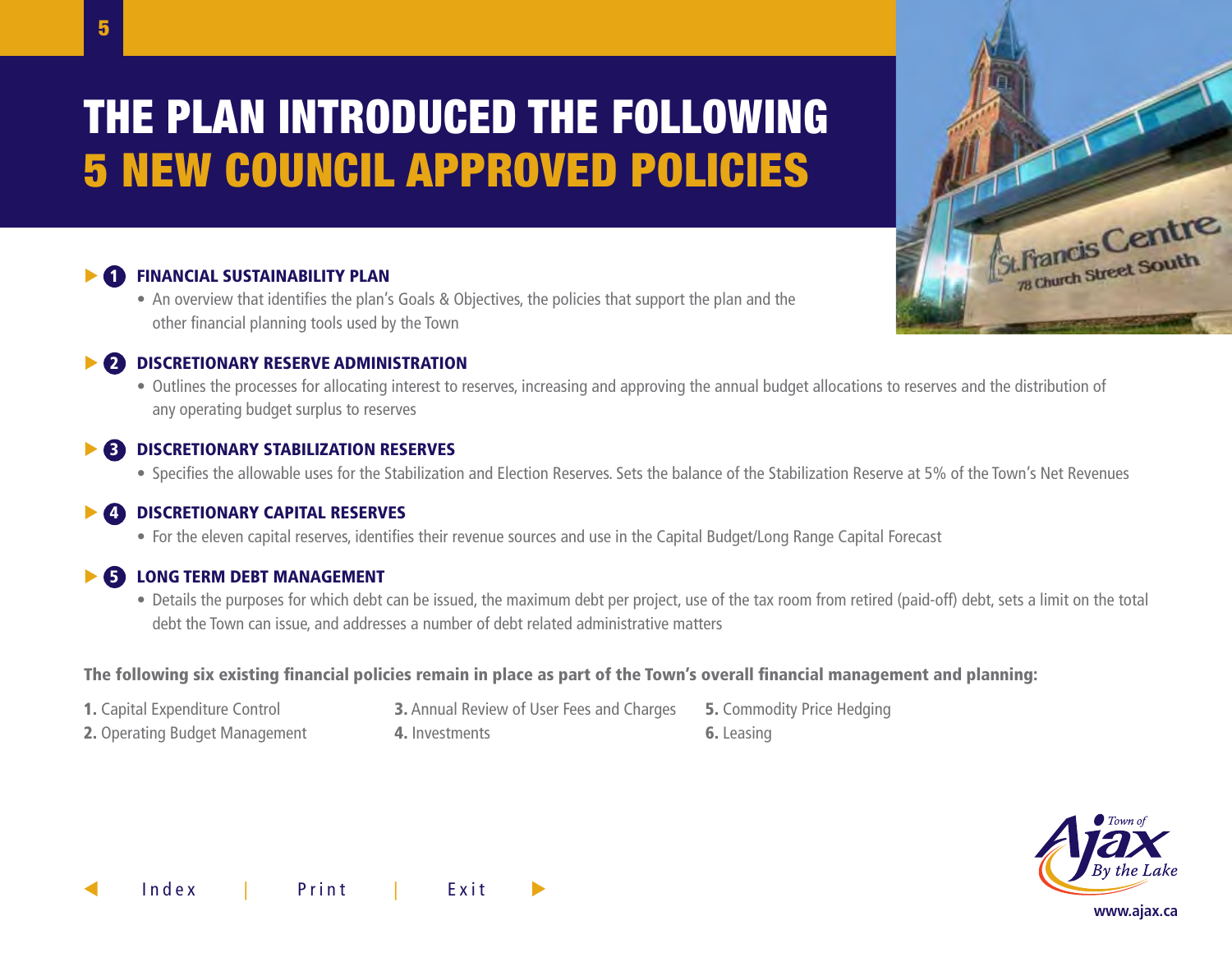# GO FORWARD LIST OF RESERVES OBSERVATIONS & CHANGES - PART I

Discretionary Reserves (funds set aside for specific purposes) are often erroneously and incorrectly referred to as "rainy day funds". In fact, nothing could be further from the truth, as reserves fulfill a critical financial need for municipalities, both now and for the future. These reserves directly contribute to minimizing tax rate increases, building new capital infrastructure and maintaining the infrastructure previously constructed.

#### STABILIZATION RESERVES

Utilized to eliminate or minimize tax rate increases that could occur due to significant, non-recurring operating budget changes (expenditure increases or revenue losses). The two stabilization reserves are summarized below.

| <b>Reserve Name</b>  | <b>Purpose</b>                                                                                                                   |
|----------------------|----------------------------------------------------------------------------------------------------------------------------------|
| <b>Election</b>      | . Fund full cost of municipal election held every 4 years                                                                        |
| <b>Stabilization</b> | • To minimize tax rate increases due to short term events beyond the Town's control<br>and to offset an operating budget deficit |

Three existing reserves, Working Funds, Insurance and Tax Rate Stabilization all functioned as stabilization type reserves. As a result, they were eliminated and merged into the newly created Stabilization Reserve.



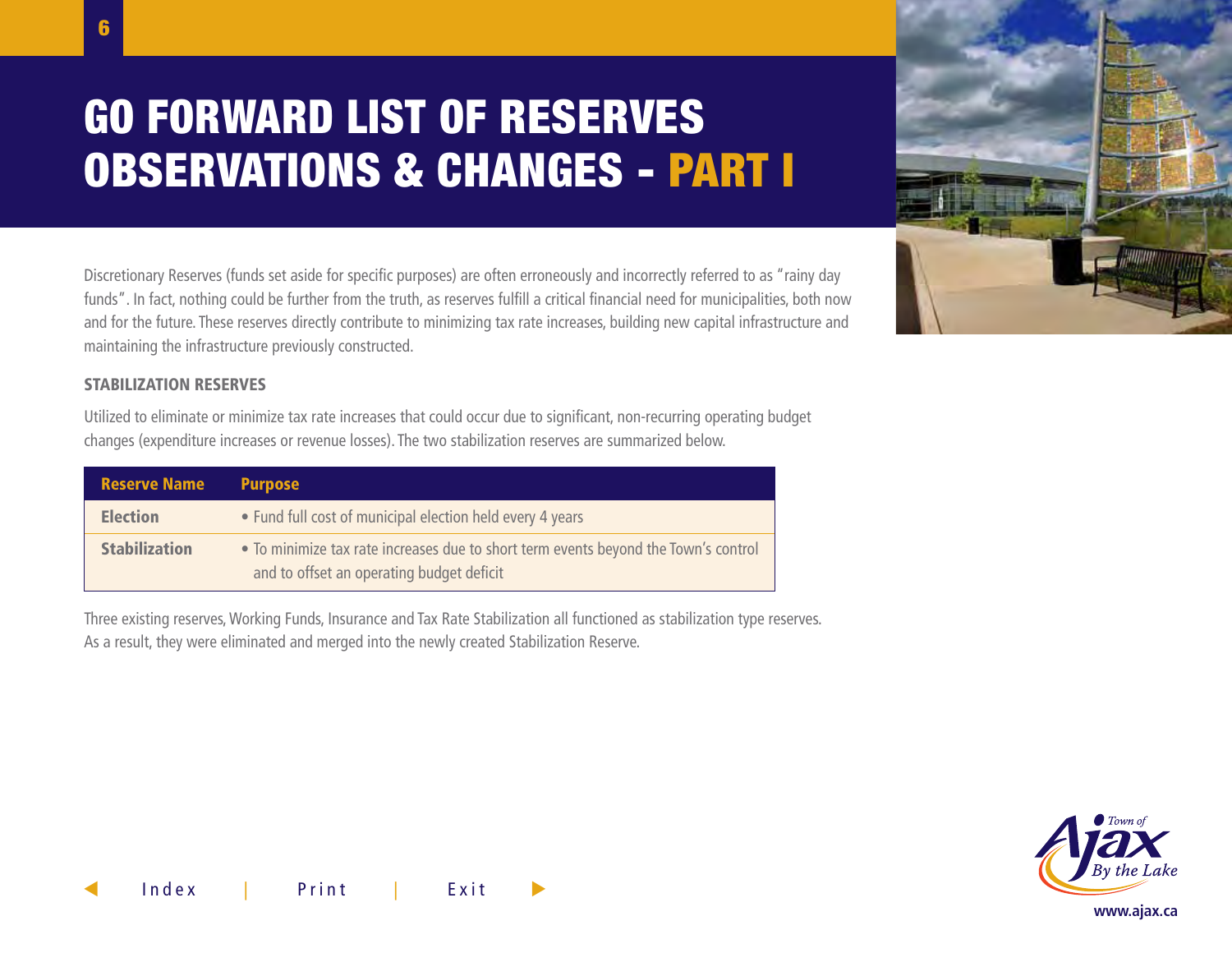# CAPITAL RESERVES (PART II)

#### CAPITAL RESERVES (PART II)

As indicated by the name, these reserves provide funding for new capital projects, as well as the maintenance of existing capital infrastructure. As detailed below, there are a total of 11 capital reserves.

#### NEW RESERVES

| <b>Reserve Name</b>                  | <b>Purpose</b>                                                                                                   |
|--------------------------------------|------------------------------------------------------------------------------------------------------------------|
| <b>Capital Contingency</b>           | • Town's share of Federal/Provincial capital grant programs and unbudgeted capital projects                      |
| <b>Development</b>                   | • Partial funding for new capital as well as waterfront improvements                                             |
| <b>Roads Maintenance</b>             | • Includes roads, bridges, streetlights, sidewalks, curbs, etc.                                                  |
| General Infrastructure Maintenance • | Repair/maintenance/rehabilitation of other infrastructure (e.g. playgrounds, trails, parks, sports fields, etc.) |
| <b>Strategic Initiatives</b>         | • Traffic calming, studies, projects from Community Action Plan                                                  |

#### RESERVE KEPT – EXPANDED USE

| <b>Reserve Name</b>                  | <b>Purpose</b>                                                                                    |
|--------------------------------------|---------------------------------------------------------------------------------------------------|
| <b>Building Maintenance</b>          | • Now includes renovations, parking lots, surrounding lands                                       |
| <b>Vehicle/Equipment Replacement</b> | • Expanded to fund equipment replacement for Fire, Fitness Centre, computer hardware and software |



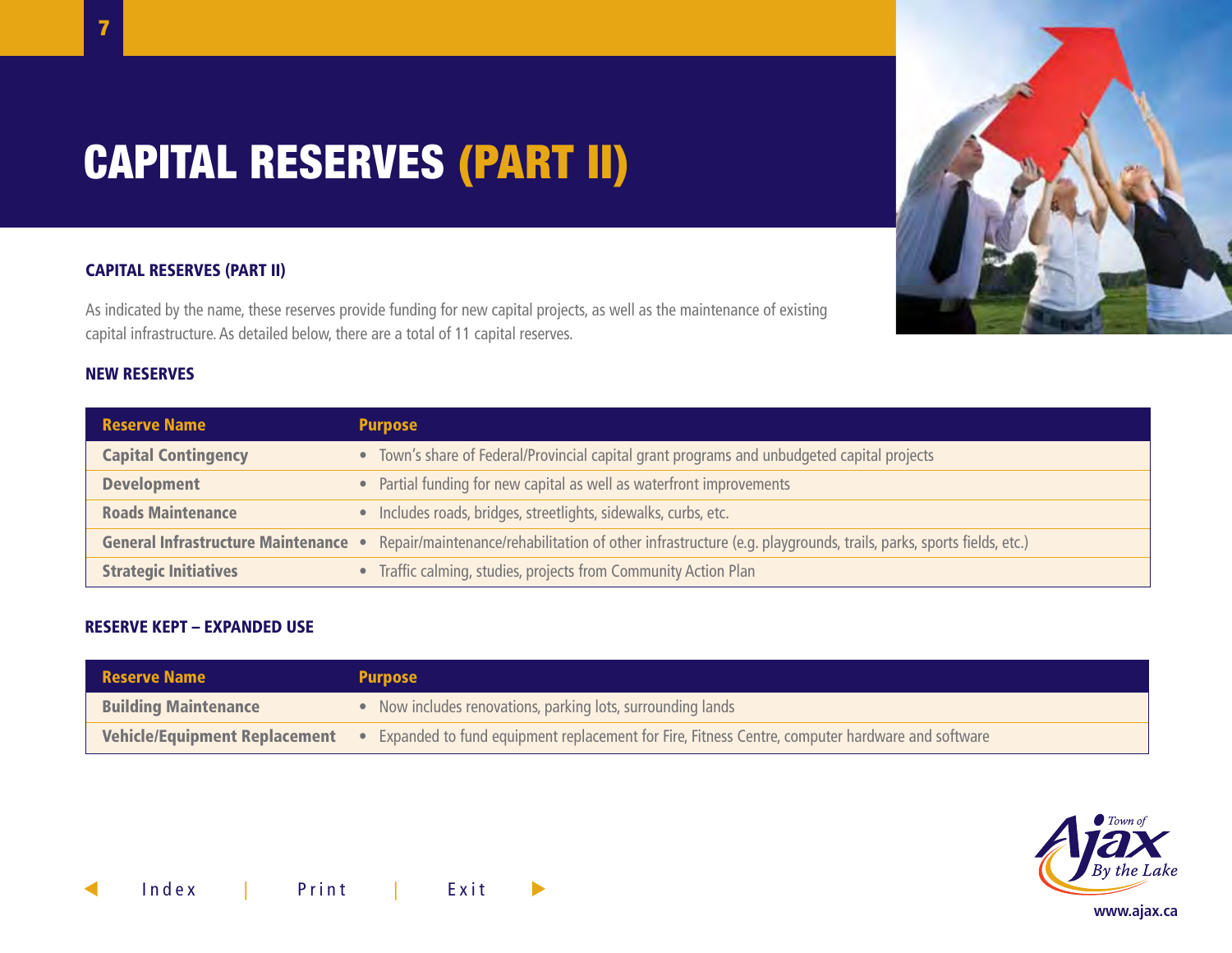# CAPITAL RESERVES (PART II continued)



#### RESERVES KEPT - NO CHANGE

| <b>Reserve Name</b>                | <b>Purpose</b>                                                                                                                                     |
|------------------------------------|----------------------------------------------------------------------------------------------------------------------------------------------------|
| <b>CIP Development Improvement</b> | • Capital projects within the Downtown Community Improvement Plan (CIP) area                                                                       |
| <b>Debt Reduction (Slots)</b>      | • Reduce the amount of long term debt required and to offset the budget impact of payments on existing debt                                        |
| <b>Debt Repayment</b>              | • Reduce the amount of long term debt required                                                                                                     |
| <b>Post Growth Capital</b>         | • Not currently used in the budget; in the future as growth slows, will be used to maintain infrastructure built during<br>the prior growth period |

#### RESERVES ELIMINATED

| <b>Reserve Name</b>              | <b>Reason for Elimination</b>                                                                                                       |
|----------------------------------|-------------------------------------------------------------------------------------------------------------------------------------|
| <b>Capital Projects</b>          | • Current use was too broad based; balance reallocated to other reserves, primarily to infrastructure maintenance and stabilization |
| <b>Entrance Gate Maintenance</b> | • Small balance and no sustainable revenue source; funds moved to General Infrastructure Maintenance Reserve                        |
| <b>Infrastructure (Slots)</b>    | • Current use limited to roads, trails and economic development; funds moved to other infrastructure maintenance reserves           |
| <b>Property Acquisition</b>      | • Small balance and no current revenue source; funds moved to Strategic Initiatives Reserve                                         |
| <b>Public Art</b>                | • Small balance; funds moved to Strategic Initiatives Reserve                                                                       |
| <b>Storm Water Maintenance</b>   | • No sustainable revenue source; funds moved to General Infrastructure Maintenance Reserve                                          |
| <b>Town Promotion</b>            | • Small balance and no current revenue source; funds moved to Strategic Initiatives Reserve                                         |

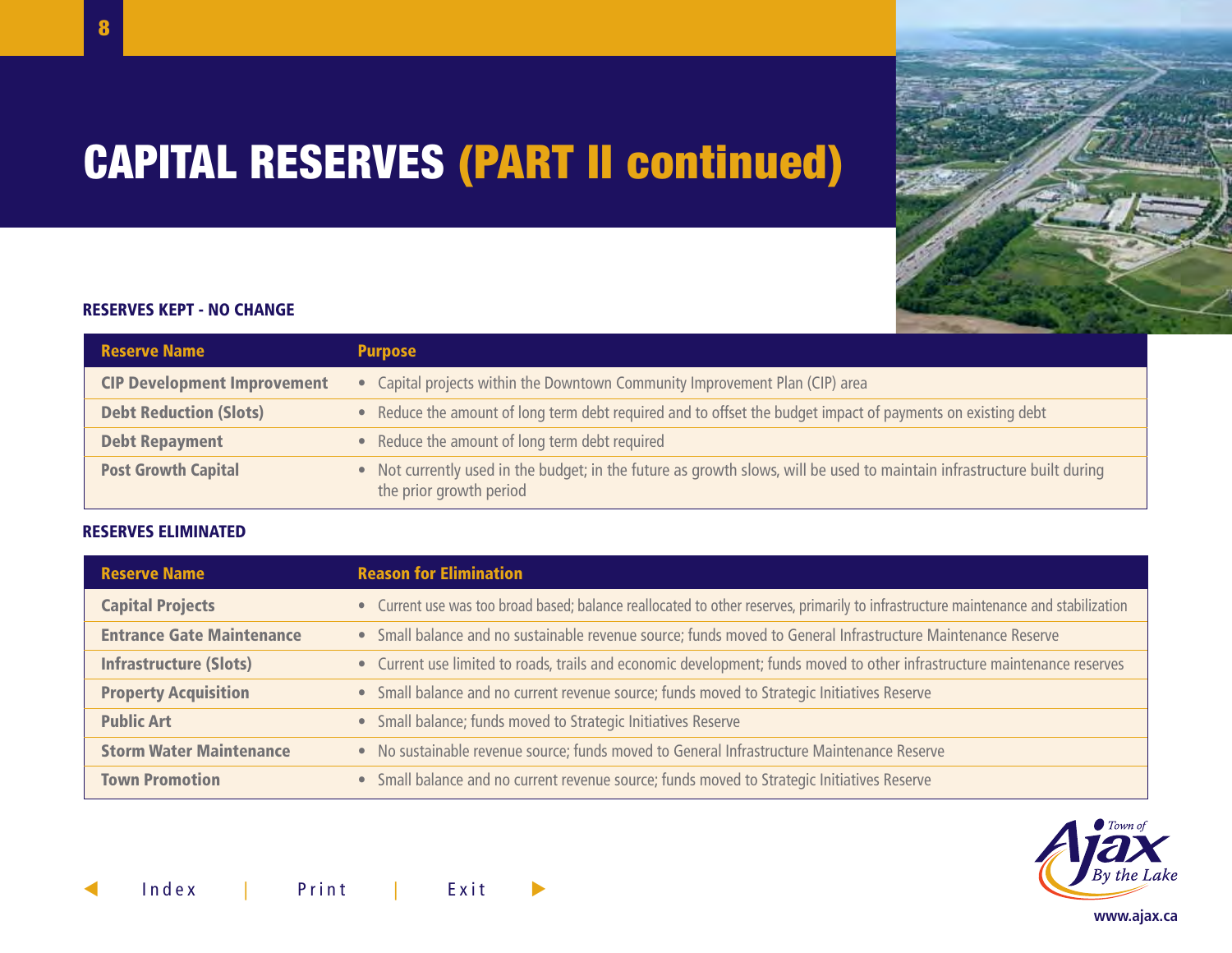# CAPITAL VS. OPERATING

### Capital Budget and Long Range Capital Forecast

One time expenditures for major projects (often referred to as "infrastructure") such as roads, vehicles/equipment, parks, sidewalks, trails, streetlights, playgrounds and buildings. It includes both the development or purchase of new, and the maintenance/rehabilitation of existing infrastructure.

#### Operating Budget

The expenditures (e.g., wages/benefits, supplies, contracted services, utilities, etc.) required to deliver day to day Town services.



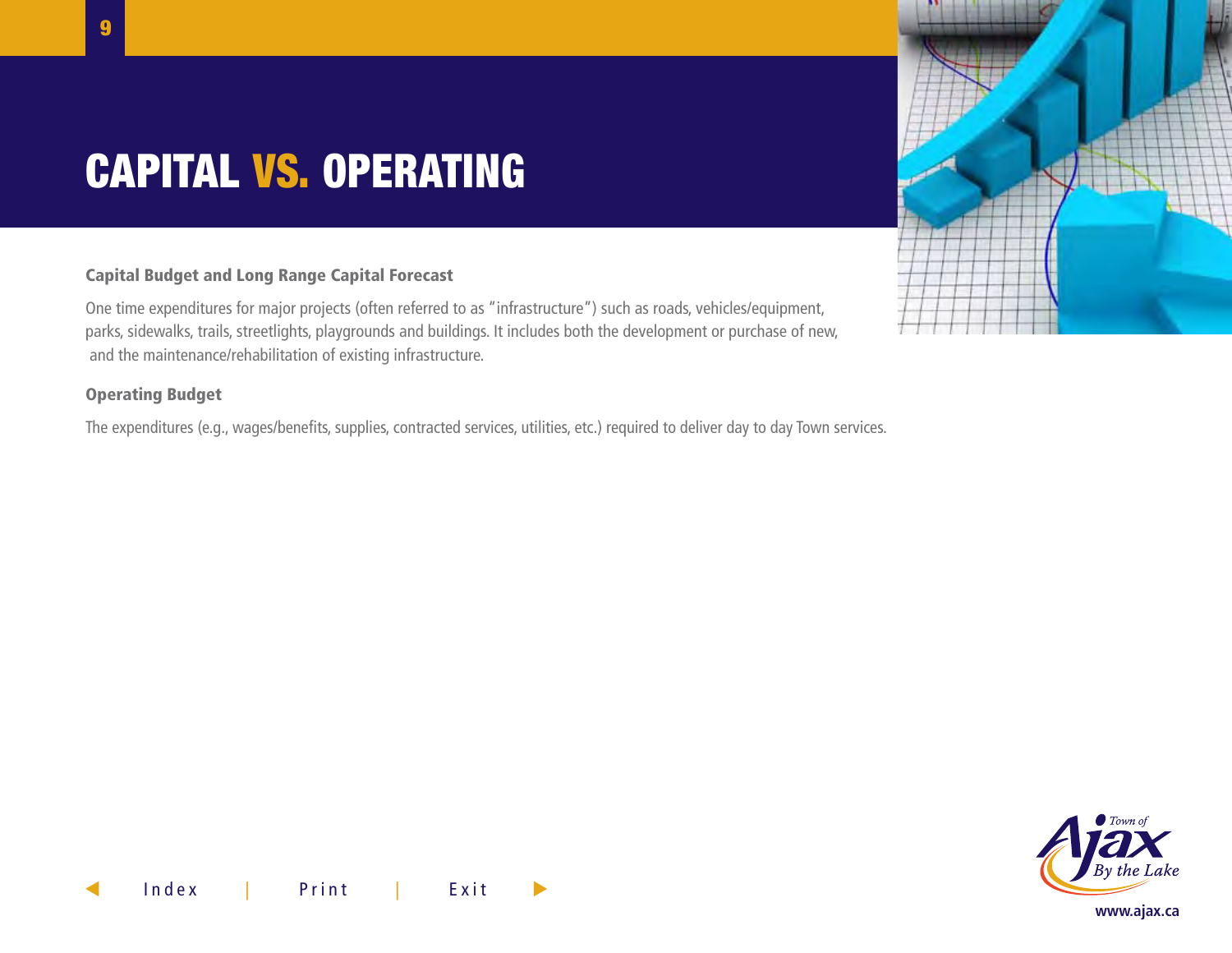# REVENUES (2013 OPERATING BUDGET)





Learn more: **[SLOTS REVENUE FACTS](http://icreate4.esolutionsgroup.ca/230734_TownOfAjax/en/livinginajax/resources/AjaxSlotsRevenueFacts.PDF?_mid_=10173)** 

#### Slots & Veridian Revenues

The allocation of the Town's two major non-tax revenues, Slots and Veridian, to discretionary reserves, remains in place under the FSP. Including these as unallocated revenue in the operating budget is an unsound financial practice. To do so is a significant financial risk. Should the revenues decline or disappear in the future, the impact would be catastrophic and could include large tax rate increases and/or a reduction in services. The allocation of these revenues, which has been revised, is detailed below:

| <b>Reserve Name</b>                | Slots** | <b>Veridian</b> |
|------------------------------------|---------|-----------------|
| <b>Debt Reduction</b>              | 25%     | N/A             |
| <b>Building Maintenance</b>        | 10%     | 20%             |
| Development                        | 25%     | 20%             |
| General Infrastructure Maintenance | 10%     | 15%             |
| Roads Maintenance                  | 10%     | 15%             |
| <b>Strategic Initiatives</b>       | 5%      | 5%              |
| Vehicle/Equipment Replacement      | 15%     | 25%             |

\*\*Net of grandfathered grants program and social infrastructure funding

#### Allocation of Operating Budget Surplus

The Plan also continues the sound financial practice of allocating any operating budget surplus to reserves. The exact reserves that will receive the allocation will vary from year to year, and will be based on an analysis of the Town's financial priorities at that time. Including the surplus in the operating budget carries the same risk as noted for the Slots and Veridian revenues.

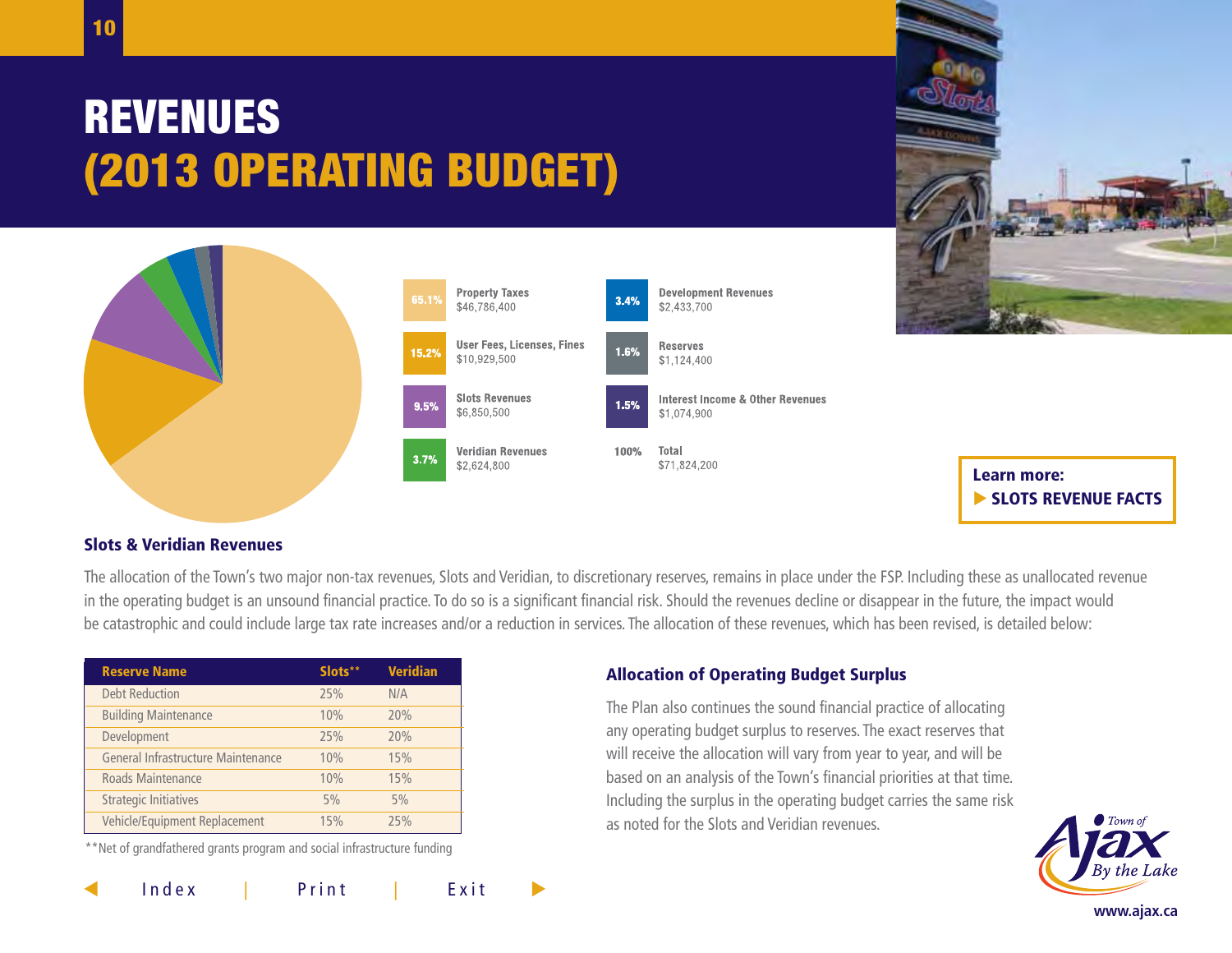## NET OPERATING BUDGET



| 29% | <b>Fire &amp; Emergency Services</b><br>Suppression, prevention,<br>communications |
|-----|------------------------------------------------------------------------------------|
| 19% | <b>Works Maintenance</b><br>Roads, sidewalks, streetlights,<br>winter control      |
| 18% | Governance &<br><b>Corporate Services</b><br>Finance, By-Law, HR, Council          |
| 14% | <b>Recreation &amp; Culture</b><br>Arenas, community centres,<br>leisure programs  |

Parks Maintenance Playgrounds, sports fields, trails

Library Loan of books/DVDs, programs, information Planning & Development Building, planning, economic development 7% 5%

100% Total

8%